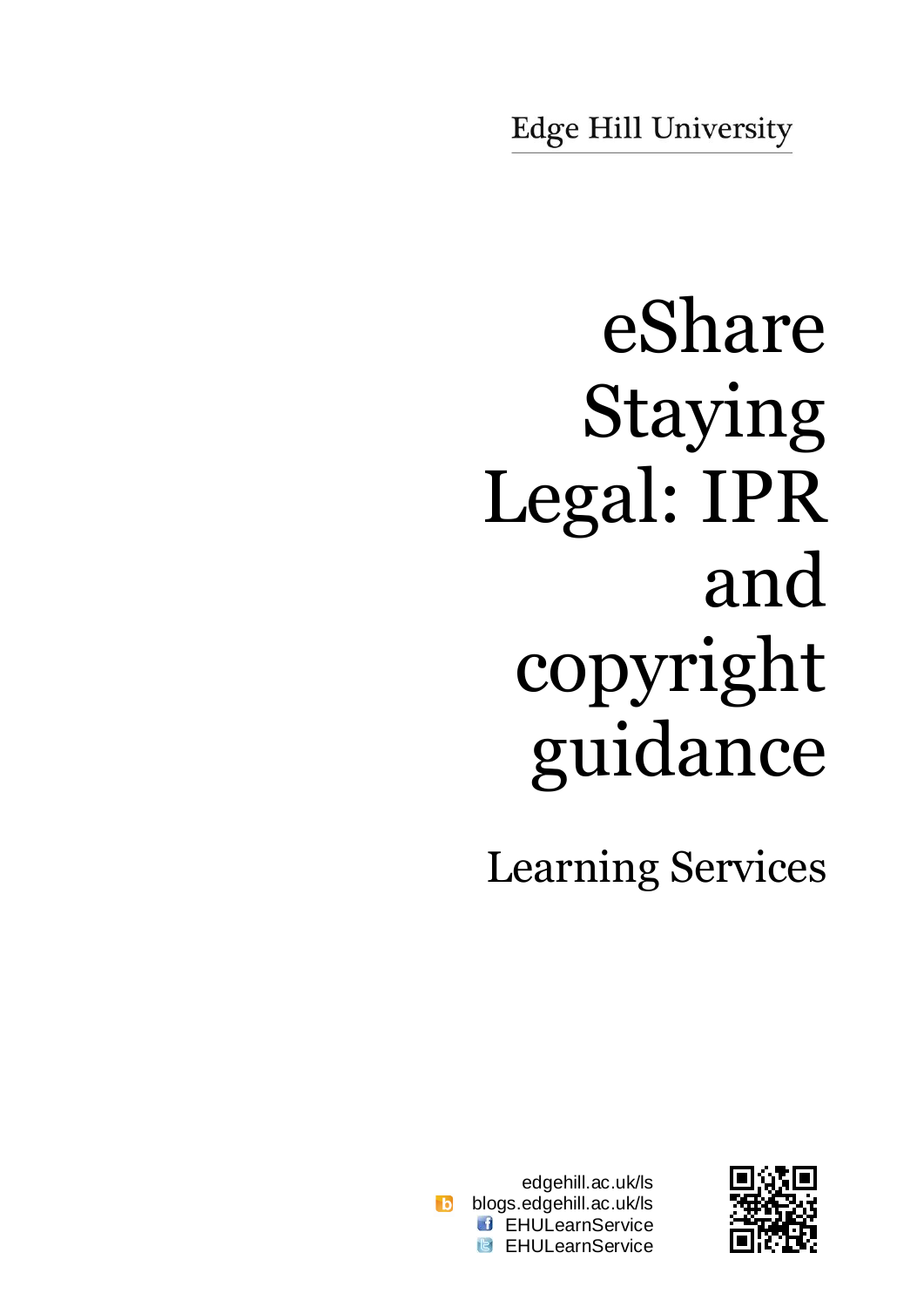# **Contents Page**

| 1. Introduction                                                                         | 3              |
|-----------------------------------------------------------------------------------------|----------------|
| 2. Resources Created by you                                                             | 3              |
| 3. Resources created by other EHU staff                                                 | 4              |
| 4. Published material                                                                   | 4-5            |
| a. eResources<br>b. Linking to a journal article<br>c. Journals only available in print |                |
| 5. Material taken from the internet                                                     | 5              |
| 6. Material from other institutions                                                     | 5              |
| 7. Multimedia material<br>a. Audio<br>b. Images<br>c. Video                             | 6              |
| 8. Linking to resources                                                                 | 7              |
| 9. Further advice                                                                       | $\overline{7}$ |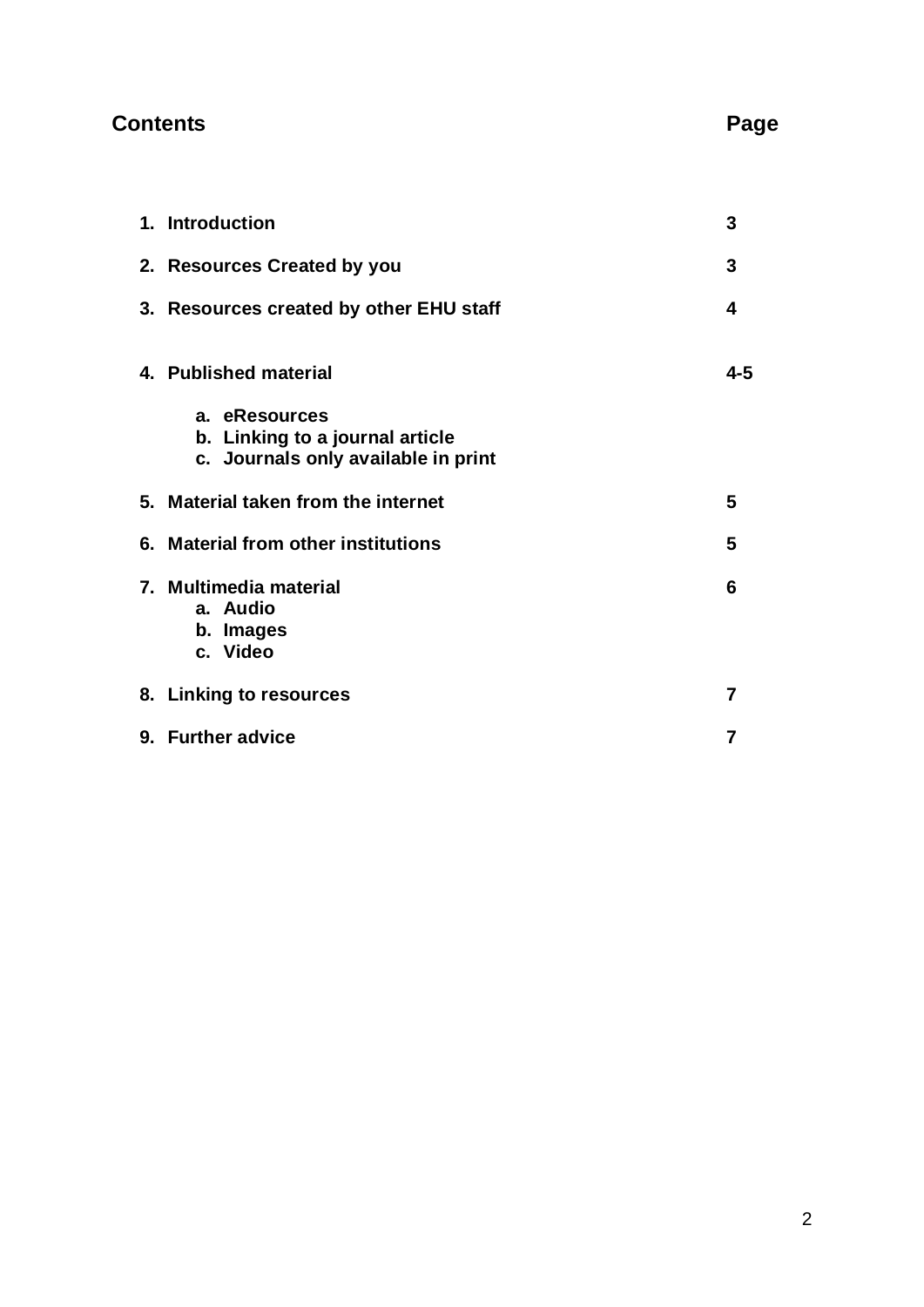# **Staying legal in Learning Edge (Blackboard 9.1) and eShare**

Intellectual Property Rights and Copyright Guidance

# **Introduction**

These guidelines will provide a framework with links to other resources which will help you to stay on the right side of the law in relation to copyright and intellectual property rights whether depositing/ uploading materials to eShare or the university virtual learning environment (VLE) – Learning Edge. eShare is designed to be an online home for teaching and learning resources and enables staff to share resources which they have created. The benefits are that you can link to material in eShare from a number of locations such as modules in the VLE and web pages allowing you to only have to keep one version up to date. These guidelines have been produced to make sure that you follow good practice when uploading resources to eShare or the VLE and using other people's material in your teaching resources.

# **Resources created by you**

When you create a resource or other material which is recorded in some way then copyright exists in that material. In effect as an author or creator of a work you generally own the copyright. At the university your contract of employment sets out copyright and intellectual property rights for materials created whilst you are employed at the university. It is useful to familiarise yourself with this information.

When depositing/ uploading material to eShare one of the benefits is that you can share that material with others and where permitted you may also be able to re-use or adapt existing material which others have deposited. Material deposited in eShare can be granted different licenses which are determined by you under the [creative commons licenses.](http://creativecommons.org/licenses/) This provides simple, straightforward licenses from which you can chose when uploading a resource. The licenses allow you to chose from 6 licenses and provide different levels of permission to use or reuse material. The licenses allow you to specify that you want your material to be used for non-commercial use or not, and then also to allow derivative works or not.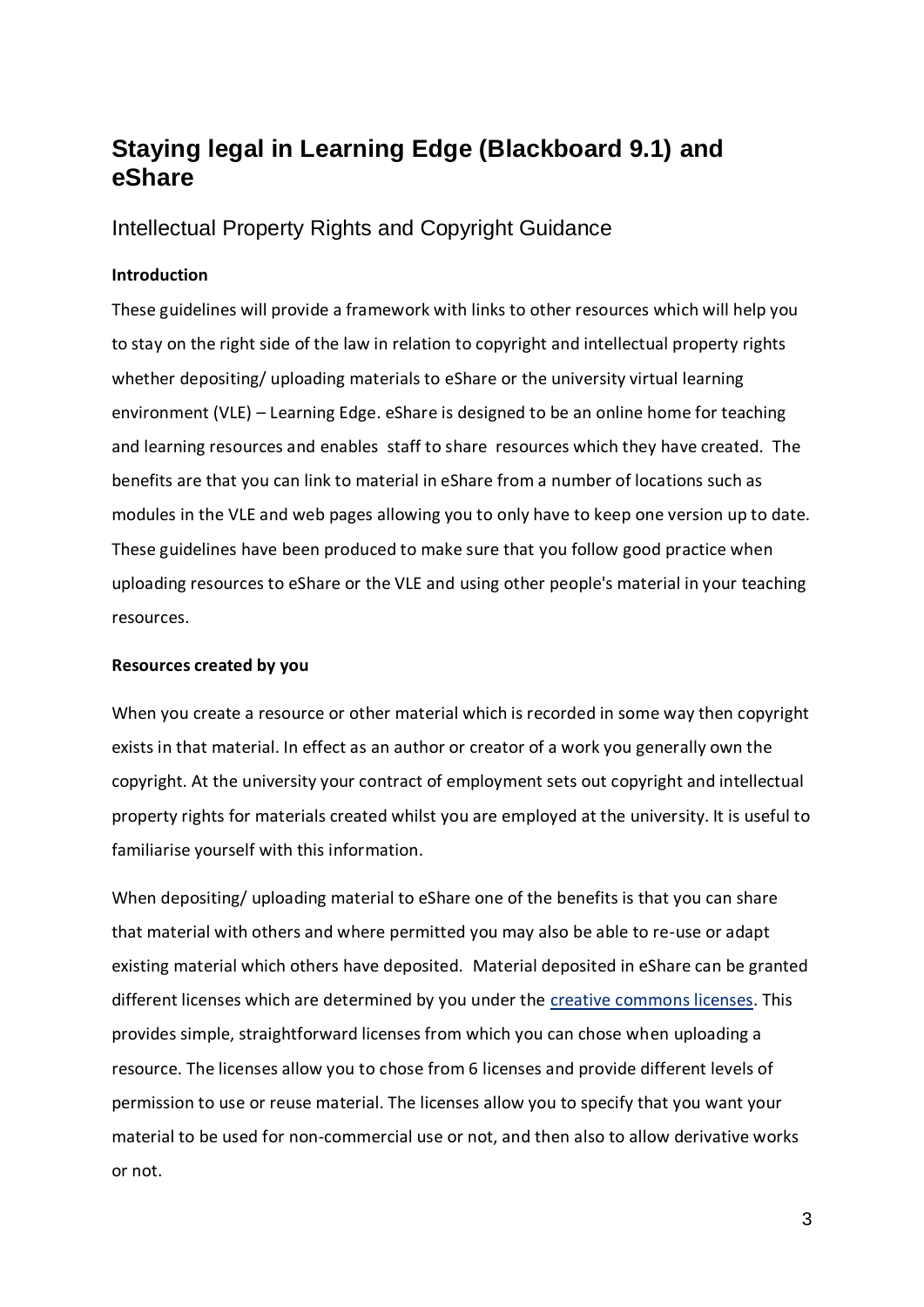## **Resources created by EHU staff**

When you are uploading resources to eShare or the VLE created by colleagues at the university, you need to ensure that you have their permission to do this. In the resource page, please include the names of all the members of staff that created it and are therefore the authors of the resource.

If your resource contains any material which was created by someone outside the university, please check carefully to make sure that you are permitted to use the material.

## **Published material**

#### **e-resources**

All the e-resources to which Edge Hill University has access can be found in the library catalogue. If you want to link to an ejournal title or eBook from within your course content, then you will need to use the persistent url which can be found on the catalogue page for each eBook and each ejournal (at title level) A persistent url looks like this:

# [http://library.edgehill.ac.uk:80/record=b1117071~S1](http://library.edgehill.ac.uk/record=b1117071~S1)

By linking to a persistent URL your students will be able to gain access when working off campus.

# **Linking to a specific journal article**

It is against our licences to upload electronic journal articles into eshare or Blackboard. You must link out to the publishers' websites. Most of the publishers we use have instructions on how to link to an individual article – look for the words "permalink" or "linking options". It is important that you go through the library catalogue when creating these links. If you go through the library catalogue, our proxy server address will be included in the URL – this will mean the article(s) can be accessed off campus. Do not just copy/paste the URL which is in the address bar because often that URL is only there for that session and will not work the next time.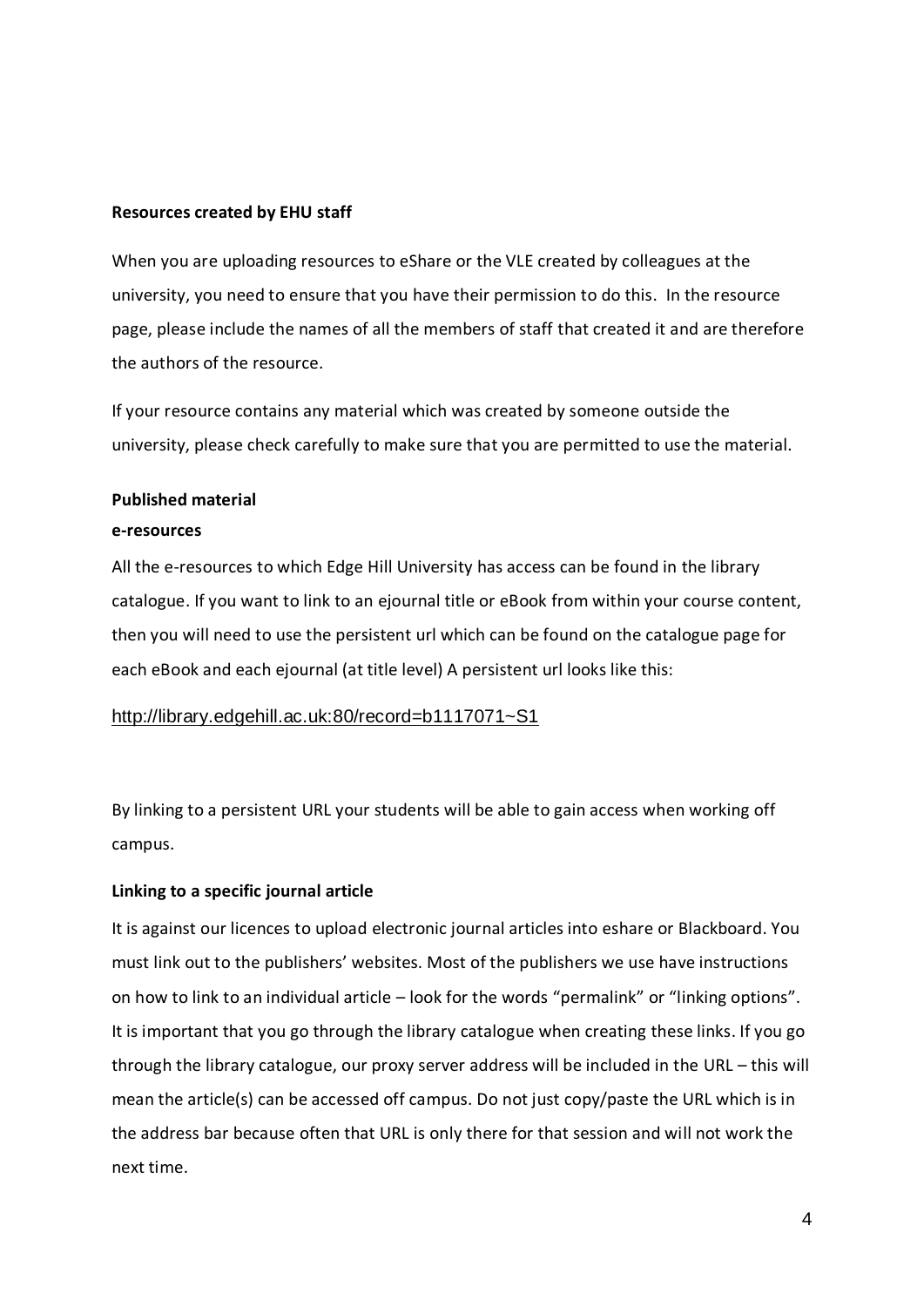#### **Journals only available in print**

Although many of our subscriptions are in e format, you may find that some older articles are only available in print. You must not scan these articles and upload into eShare. We have a licence from the Copyright Licensing Agency which allows library staff to digitise an article and make it available to students studying a specific module for the length of the module. The terms and conditions of this licence are strict and only designated people working in Learning Services are allowed to create the files. Do email [digitisation@edgehill.ac.uk](mailto:digitisation@edgehill.ac.uk) with your requests. We can also digitise book chapters which are not available electronically under the same licence. The normal copyright rules of one article per issue or one chapter in a book apply.

#### **Materials taken from the Internet**

When using material from the internet you should check the information on there about the terms and conditions under which the material may be used; you should read through and abide by these terms and conditions. It isn't always obvious or easy to find this information. Non-UK websites may give copyright advice which does not apply in the UK, so you need to be mindful of this. There are cases where some websites contain material which has been illegally copied; these websites may give misleading advice about how the material may be used. If there is no clear copyright information, then you should not include it in teaching resources or upload it to eShare. It may be worth contacting an author to ask for permission to use material, stating clearly what purpose and how you wish to use it and you may then get a response giving permission to use it.

#### **Material from other institutions**

If you want to include teaching material created by others, please check that you have permission from the person who created the resource; you may also need permission from the institution where the material was created.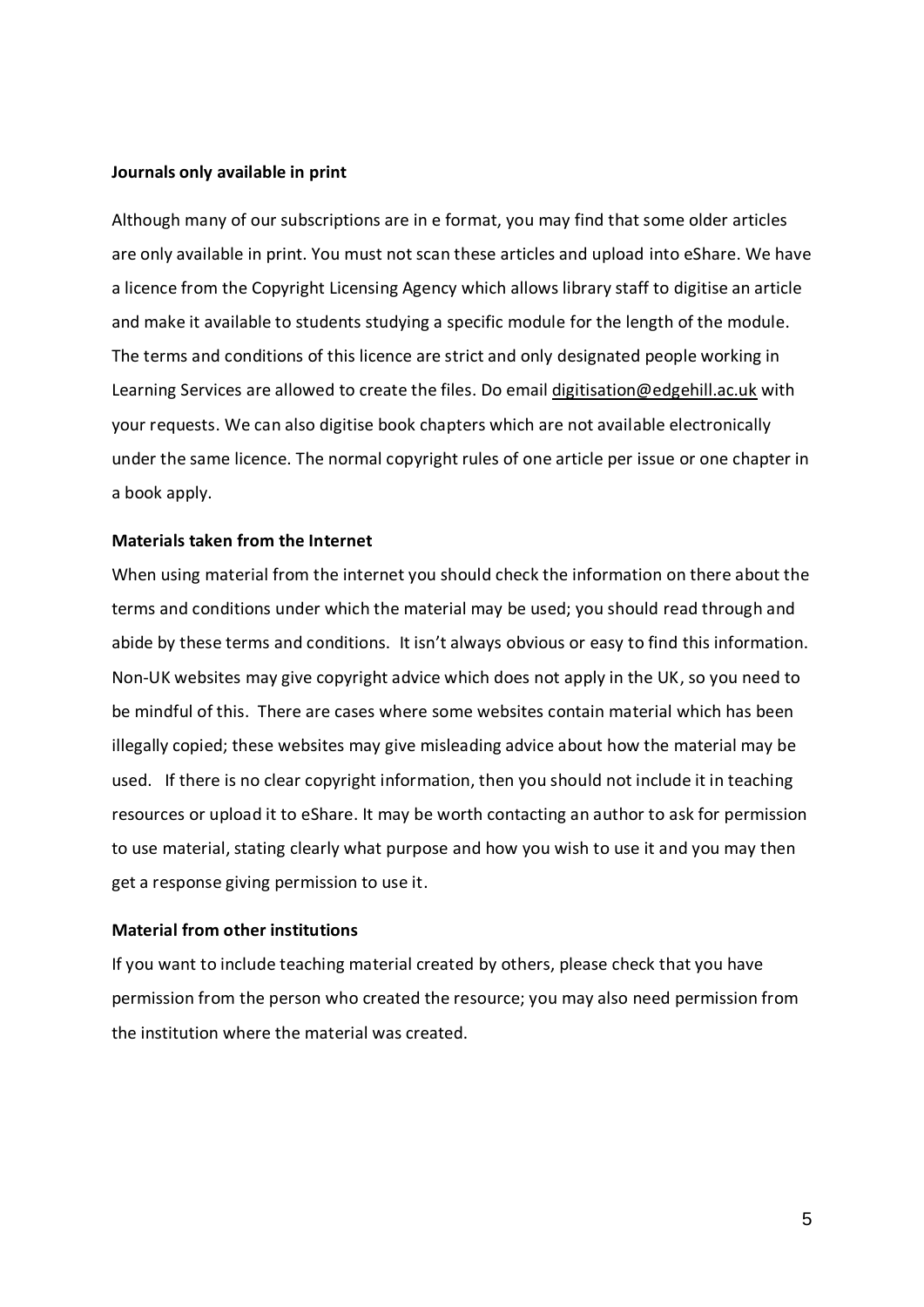#### **Multimedia material**

#### **Audio**

You may include recordings of your lectures in resources you upload to eShare.

You should not upload copyright audio material (eg music recordings) to eShare or include it in your teaching resources.

## **Images**

Images and diagrams which you have created or photographs you have taken can be added to eShare and included in resources. It is not acceptable to use images which have been scanned from books and journal articles. Contrary to popular belief images on websites are protected by UK copyright law. If you wish to use images from a website you should check the information on there about the terms and conditions under which the material may be used; you should read through and abide by these terms and conditions. It isn't always obvious or easy to find this information. Non-UK websites may give copyright advice which does not apply in the UK, so you need to be mindful of this. There are cases where some websites contain images which have been illegally copied; these websites may give misleading advice about how the images may be used. If there is no clear copyright information, then you should not include it in teaching resources or upload it to eShare. It may be worth contacting an author to ask for permission to use images, stating clearly the purpose that you wish to use it for and you may then get a response giving permission to use it.

JISC Digital Media have produced an interactive tutorial Internet for [image searching,](http://www.vts.intute.ac.uk/tutorial/imagesearching/) which provides further advice and guidance.

#### **Video**

Video recordings of your lectures can be included in resources. Links to video files you have found on the Internet (e.g. YouTube) can be included, but you should not use software to download the file itself from websites such as YouTube.